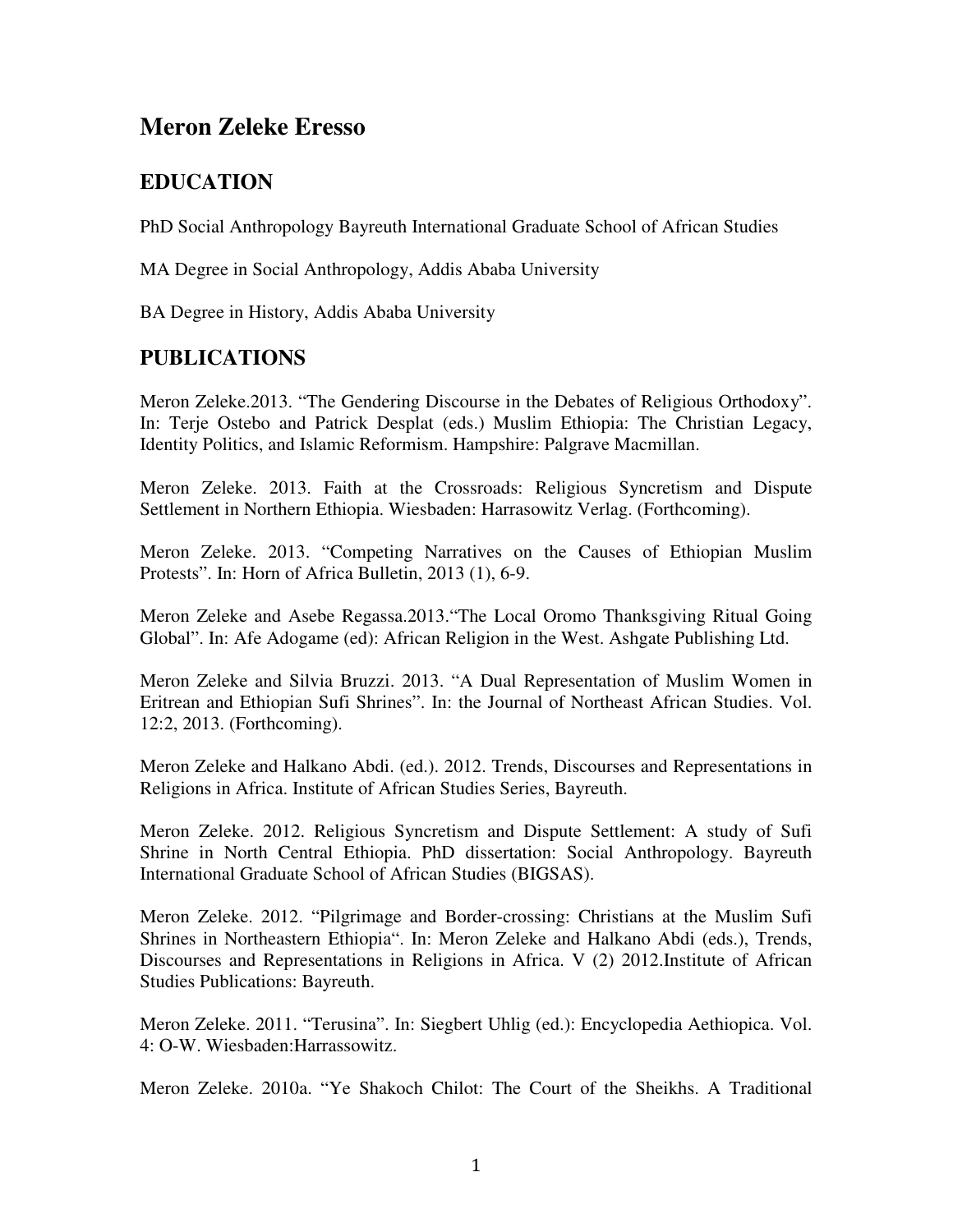Institution of Conflict Resolution in Oromia Zone of Amhara Regional State, Ethiopia". African Journal of Conflict Resolution 10 (1). PP 63-84.

Meron Zeleke. 2010b. The Mother and the Bread Winner: The Socio Economic Role and Status of Gumuz Women. Munster: Lit Verlag.

Meron Zeleke. 2010c. "The Former Sufi Shrines and their Contemporary Courts". Journal of Religion, Conflict and Peace. Vol. 3. Issue.2. Plowshares Inc.

Meron Zeleke .2005 The socio economic dis-empowerment of Women among the Gumuz Community. MA thesis submitted to the department of Social Anthropology. Addis Ababa University.

Meron Zeleke .2003 Social History: Analysis of Autobiographical Narratives of Dejazmach Yemane Kumsa Morada of Leqa Nekemte, BA thesis submitted to the Department of History, AAU.

#### **Papers Presented at International Conferences /Workshops**

2012. "The Signification of the Social Media in Religion: the Case of Ethiopia". Paper presented at the International workshop: Opportunities and Chances of New Media - Utilizing New Technologies in Africa. University of Moi: Kenya.

2011. "Religious Innovation: The Spirit Possession Cult at Sufi Shrines". 4th European Conference on African Studies (ECAS). Uppsala: Sweden.

2011. "Unity in Diversity. Pilgrimage across Religious Boundary in Ethiopia. The Case of Islamic Sufi Shrines". International Conference of Pilgrimage in Pluralist Europe. Antwerp: Belgium.

2010. "Gender and the Intra-religious Ideological Conflict: the Case of the Sufi-Salafi dichotomy in Northeastern Ethiopia": Paper presented at Bologna University: Italy.

2010. "Studying Religion in Contemporary Ethiopia: Insights from Anthropological Fieldwork in the contemporary socio-political landscape of Ethiopia". Paper presented at the Workgroup of Religion in Contemporary Africa. Bayreuth, Germany.

2010. "Religion and Conflict Resolution". The XXth Quinquennial World Congress of the International Association of the History of Religions conference Toronto, Canada.

2010. "Customary Institutions of Dispute Settlement in Ethiopia'. Rift Valley Institute Horn of Africa Lectures, Lamu, Kenya. Kenya.

2010. "Women, Access to Resources, and Representation". Rift Valley Institute Horn of Africa Lectures, Lamu, Kenya.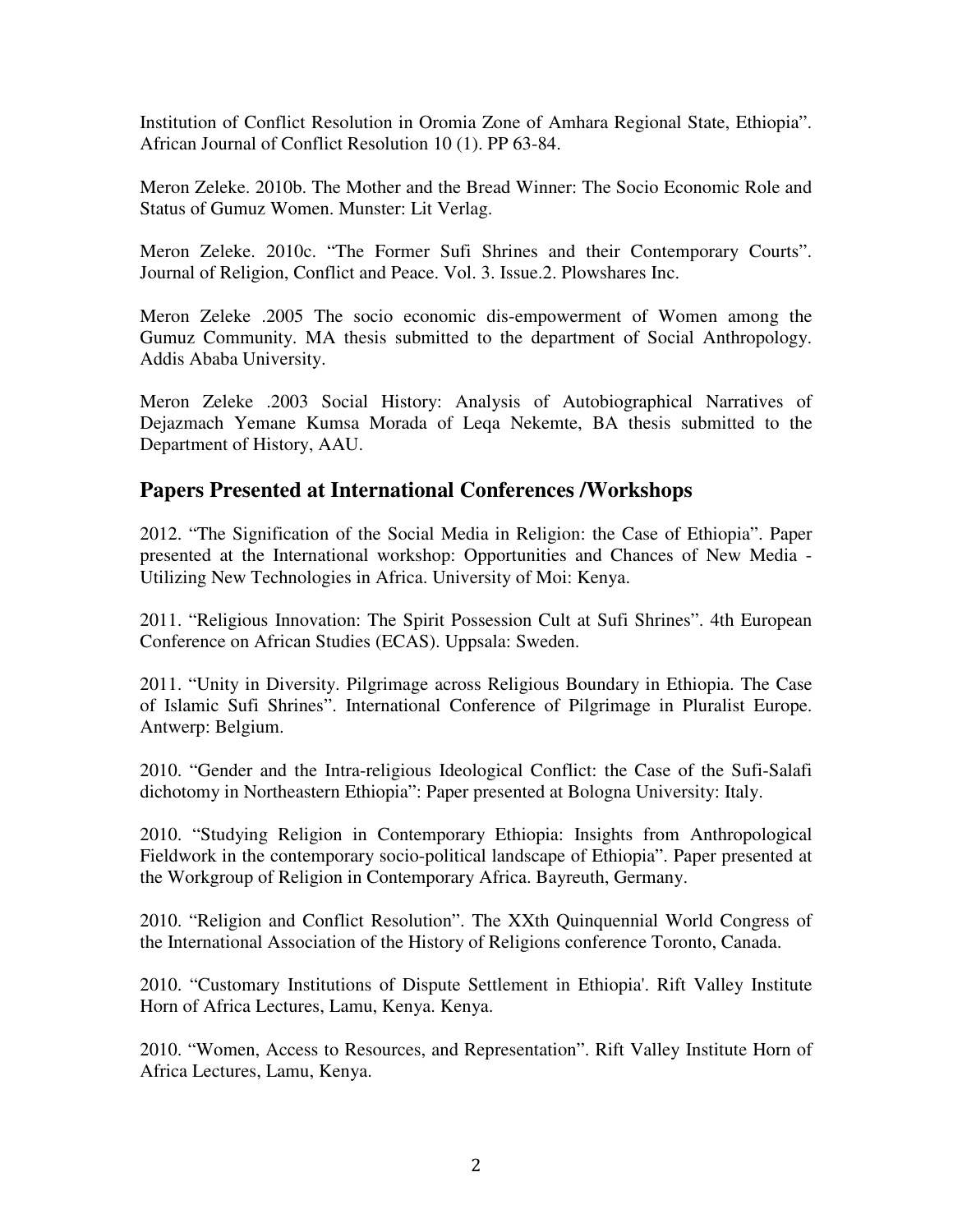2009. "Legal Choice Making: Opting for the Religious-based Courts than the State Court: The Case of Ye shakoch Chilot in North Eastern Ethiopia". Paper presented at the 17thInternational Conference of Ethiopian Studies, Addis Ababa.

2009. "The Role of Religious Institutions in Conflict Resolution". Paper presented at the International Seminar: The Role of Religion in Securing Society. Addis Ababa.

## **WORK EXPERIENCE**

Since October 2012 - Assistant Professor of Social Anthropology.

Since 2009. Founder and Chair of the Network of Volunteers Ewkatin Makafal. Network of Western Educated Ethiopian youth Volunteers for higher learning.

Since July 2012-Representitive for the Eastern African Chapter of the African Good Governance Network. AGGN.

March 2013. Researcher for the UK Department for International Development (DFID) project on Community Security and Justice Programme. Oromia National Regional State.

January 2013. Ethnographer for the gender dimension of the World Bank Project on Indigenous People in Ethiopia. South Omo and Borena Zones. Ethiopia.

October 2012. Trainer for the Fredrick Ebert Stiftung on Conflict Management. Adama.

April 2010-Nov 2011 . The International Students representative at the Bayreuth InternationalGraduate School of African Studies. BIGSAS.

April 2010-Nov 2011. Member of the Academic Committee of BIGSAS.

May 2010-June 2012. Coordinator of the work group Religion in Contemporary Africa.

Summer semester 2011: Teaching at the Social Anthropology Department of the University of Bayreuth. Germany.

January 2011: Research Assistant for UK Department for International Development (DFID) Research on Religious Radicalization: The Potential For and Signs of Religion Radicalization in Ethiopia.

June 2010 Lecturers at the Horn of Africa Courses, Rift Valley Institute, Lamu, Kenya.

December 2008-March 2010. Research, PhD research project on faith based Institutions of conflict Resolution, and inter faith conflict in Oromia zone of Amhara Regional state Ethiopia.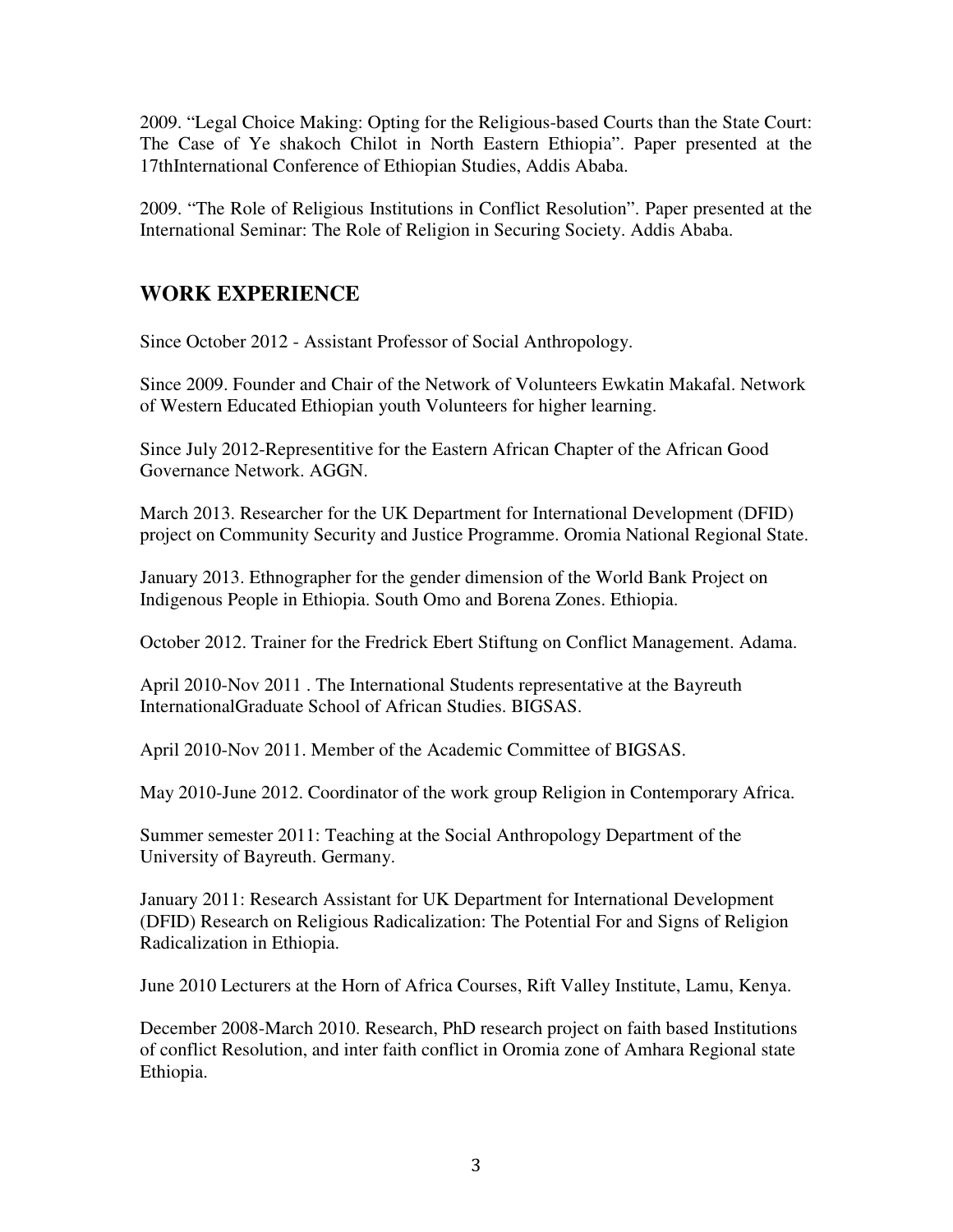November 2008 December 2008 Research Assistant, in the European Union Funded research project on Ethiopian Muslim Diaspora for Peace.

Dec 2006 – March 2007. Research Assistant, on the research project on Inter Ethnic Conflicts among the Nuer and the Anywaa in Gambella Regional State, Pact Ethiopia.

Aug 2005- November 2006. Lecturer, Life Lion College, Addis Ababa.

January 2005- April 2005. Researcher, as part of the partial fulfillment for MA Research in Benishangul Gumuz Region, on the socio economic disempowerment of Women among the Gumuz community.

February 2004 -March 2004. Research Assistant, the Ethiopian Public Health Association.

Sept 2003 - December 2003. Research Assistant, the Role of Churches in inter- ethnic Peace building, the case of the Gambella Peace and Development Council.

June 2002 - September 2002. Researcher in Nekemte Town and Addis Ababa, as part of the partial fulfillment for BA degree in History.

# **WORKSHOPS, EVENTS Organized and Attended**

2012. Organized the workshop on Brain Drain and Its implication for Higher Education in Ethiopia. DAAD and Center for Human Rights. Addis Ababa.

2012 . Member of organizing committee of the Good Governance Debate Series Stuttgart /Freiburg.

2012. Workshop African Good Governance Network: "Internal Conflict in Africa", 6-10 March. Bonn, Germany (certificate).

2012. Workshop "Governance & Economy in Africa". Koln. May 29-30. (Certificate)

2012. Attended the workshop on Environmental Governance. 16-22 Sept. Freiburg, Germany (Certificate of Participation).

2012. Organized the International workshop Dynamics of Religious Reforms Movements in Contemporary Africa. Bayreuth International Graduate School of African Studies: Germany.

2012. Co-organized with Dr Silvia Bruzzi a panel on Gender and Religion at the  $18<sup>th</sup>$ International Conference of Ethiopian Studies. "Social Movements in Ethiopia ". Dire Dawa: Ethiopia.

2012. Participated at the expert interview panel discussion organized by the Deutsche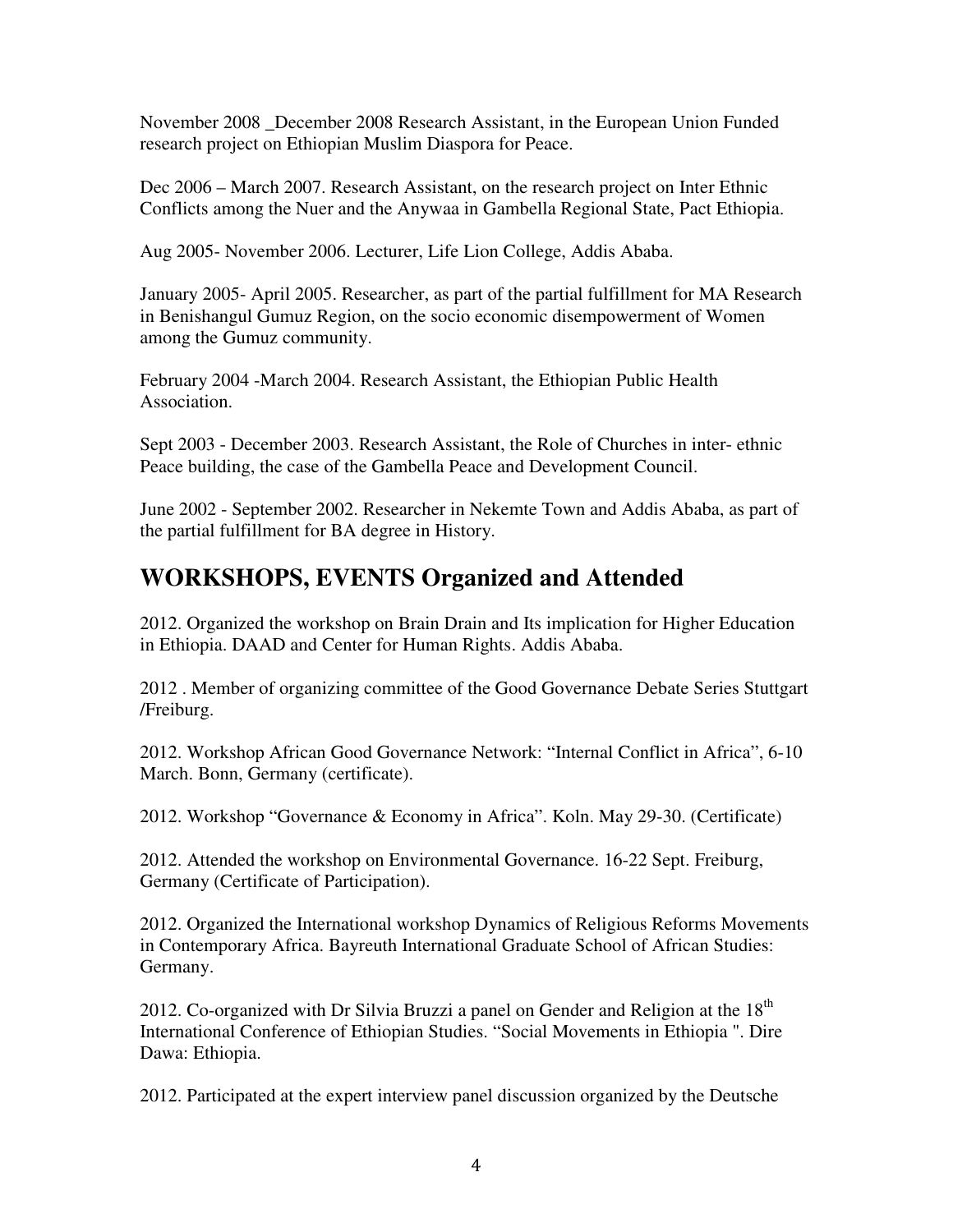Welle. Value of customary institution of conflict resolution in contemporary sociopolitical Context of Ethiopia.

2012. Resource person for the Interview with the German Süddeutsche Zeitung (SZ). Studying in the Excellency initiative of African Studies: Insights to the Lived Experiences of African graduate Student in the Excellency initiatives.

2012. Skills training. Conflict Analysis. Bonn. (Certificate of training)

2012. Skills training. "Negotiation Skills. Koln. Germany (certificate of training)

2011. Organized a workshop on Gender and Development with Berlin Gender Competence Centre and BIGSAS. Germany.

2011. Workshop: Panacea for the Loss of Expertise in African Countries? Stuttgart. (Certificate)

2011. Organized the workshop International Career opportunities in Academics and Development for African Scholars. Germany.

2011. Organized a Workshop on 'Development Project Planning and Implementation'. Bayreuth.

April 2011- June 2012. Initiated and worked as co-coordinator of the work group of Scientific Reading and Thesis discussion group in BIGSAS. Bayreuth.

2011. Organized a workshop on Salience of Religion in Contemporary Africa. Bayreuth.

2011. Co-organized training on Teaching Informative and Interactive Courses at Higher Institutions. Bayreuth International Graduate School of African Studies. Germany.

2011. Workshop on Ethics and Governance: The Role of Moral Values in Socio- Political Governance and Decision Making in Africa. Bayreuth.

2011. Workshop on Living realities of legal pluralism, the University of Cape Town, South Africa (Certificate of attendance). 2009. Workshop on the Role of religion in Securing Society. Addis Ababa.

2009. Peace Research Capacity building Workshop, University of peace Africa Section.

#### **MEMBERSHIPS**

- Member of African Good Governance Network (AGGN)
- Member of International Network of Women Scholars on Religion
- Member of International Commission of legal pluralism.